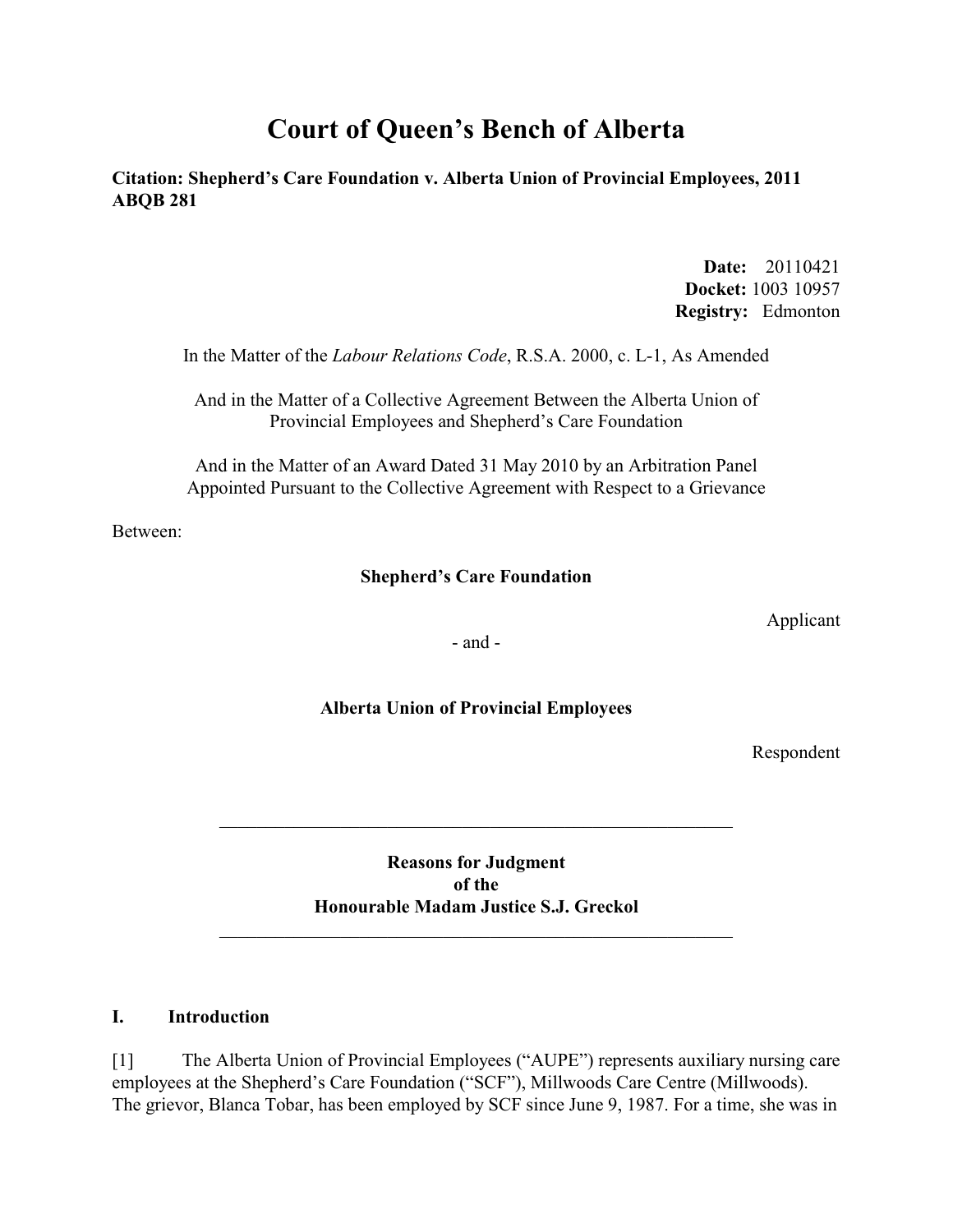a regular full-time position and participated in the Local Authorities Pension Plan (LAPP)). Later, she occupied a regular part-time position, working 27.125 hours per week. During that period, she was not eligible to participate in the LAPP.

[2] On February 2, 2007, Ms. Tobar temporarily assumed a .80 full-time equivalent (FTE) position, working 31 hours per week, as a replacement for an employee on disability leave.

[3] Article 24.01 of the collective agreement between the parties (Agreement) provided that SCF would contribute to the LAPP for regular full-time employees in accordance with the *LAPP Regulation*, AR 366/93 under the *Public Sector Pension Plans Act*, R.S.A. 2000, c. P-41. The Agreement defined a regular full-time employee as an employee who worked 38.75 hours per week, while s. 2(1)(u) of the *LAPP Regulation* defines full-time basis as meaning "... a basis where the regularly scheduled hours of work in the employment are not fewer than 30 hours per week."

[4] SCF did not permit Ms. Tobar to participate in the LAPP while she was in the temporary FTE position as it took the view that Article 24.01 (and other relevant provisions) of the Agreement required that she be a regular full-time employee to be eligible and LAPP guidelines required that she be a permanent employee to be eligible. Since her permanent part-time position was less than 30 hours per week and she was currently in a temporary position, she did not qualify for participation.

[5] Ms. Tobar grieved, arguing that Article 24.01 must be interpreted in a manner consistent with the *LAPP Regulation*. AUPE took the view that Ms. Tobar was a regular employee in a temporary position working full-time hours as required by the *LAPP Regulation* and, therefore, should have been eligible to participate in the LAPP. The Arbitration Board (Board) agreed with AUPE.

[6] The SCF now seeks judicial review of the Board's decision.

## **II. Facts**

- [7] The following were facts agreed to by the parties at the arbitration hearing:
	- (a) At all relevant times, there was a collective agreement between AUPE, Local 47, Chapter 014 and SCF Millwoods, with a term of September 1, 2006 to August 31, 2009. At all times, the grievor was covered by the collective agreement.
	- (b) AUPE is the union which represented auxiliary nursing care employees at SCF Millwoods. SCF was the employer.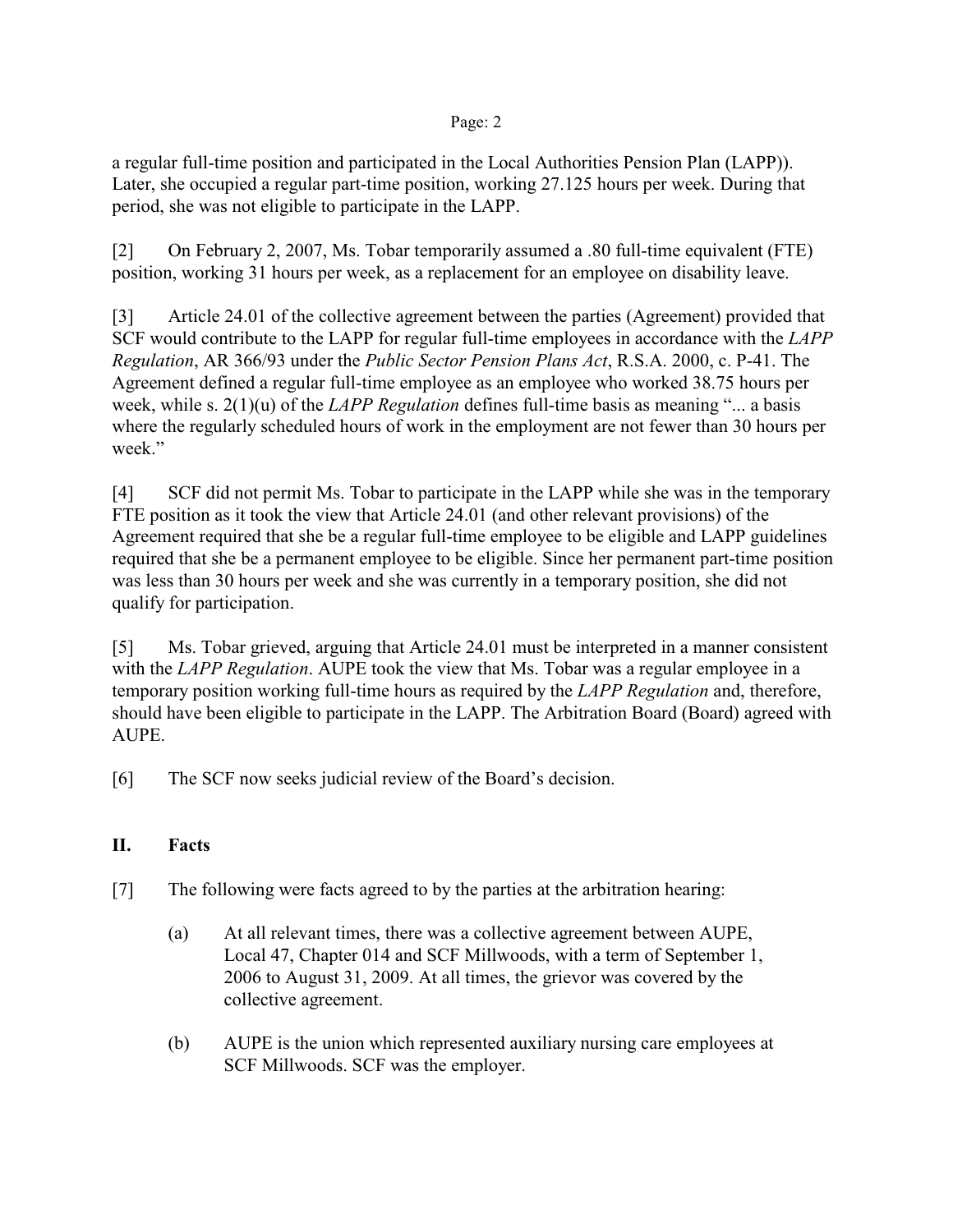- (c) SCF Millwoods is a continuing care facility and is an approved hospital. As an approved hospital, it participates in the LAPP, which is a defined benefit pension plan. For those who are eligible, LAPP requires contributions by both an employer and employee.
- (d) The grievor is Blanca Tobar. On June 9, 1987, Ms. Tobar began employment with SCF Millwoods. Subsequently, Ms. Tobar became a regular full-time Health Care Aide (HCA). She participated in LAPP after serving a qualifying period.
- (e) The regular hours of work for a full-time HCA at SCF Millwoods were 38.75 hours per week and 77.50 regular hours every two weeks. Ms. Tobar worked such regular hours when she was a full-time HCA.
- (f) On October 10, 2001, Ms. Tobar applied for and was accepted into a posted regular part-time .70 FTE HCA position. In that position, she worked seven 7.50 regular hour shifts in a two week period, working 54.25 regular hours every two weeks and 27.125 regular hours every week. Participation in LAPP was discontinued when Ms. Tobar went into the .70 FTE position.
- (g) On February 2, 2007, Ms. Tobar applied for and was accepted into a posted [temporary] .80 FTE HCA vacancy. In that capacity, she worked 62 regular hours in a two week period or 31 regular hours in a week. In that capacity, Ms. Tobar temporarily replaced another employee who went on disability leave.
- (h) That employee had been a regular full-time employee of SCF Millwoods, and after serving a qualifying period, she had participated in LAPP. For some time before that employee went on disability (short-term and then long-term), she occupied a regular part-time .80 FTE position and worked 62 regular hours every two weeks or 31 regular hours per week. She participated in LAPP when she was in that [regular part-time] position and both she and SCF contributed to LAPP. That employee did not return to work from disability.
- (i) In about April 2007, Ms. Tobar approached SCF Millwoods Human Resources about participating in LAPP. Ms. Tobar was advised that she could not participate in LAPP, as she held a temporary position (emphasis added).
- (j) Until May 2009, Ms. Tobar and SCF did not make any contributions to LAPP for her when she was a .80 FTE HCA.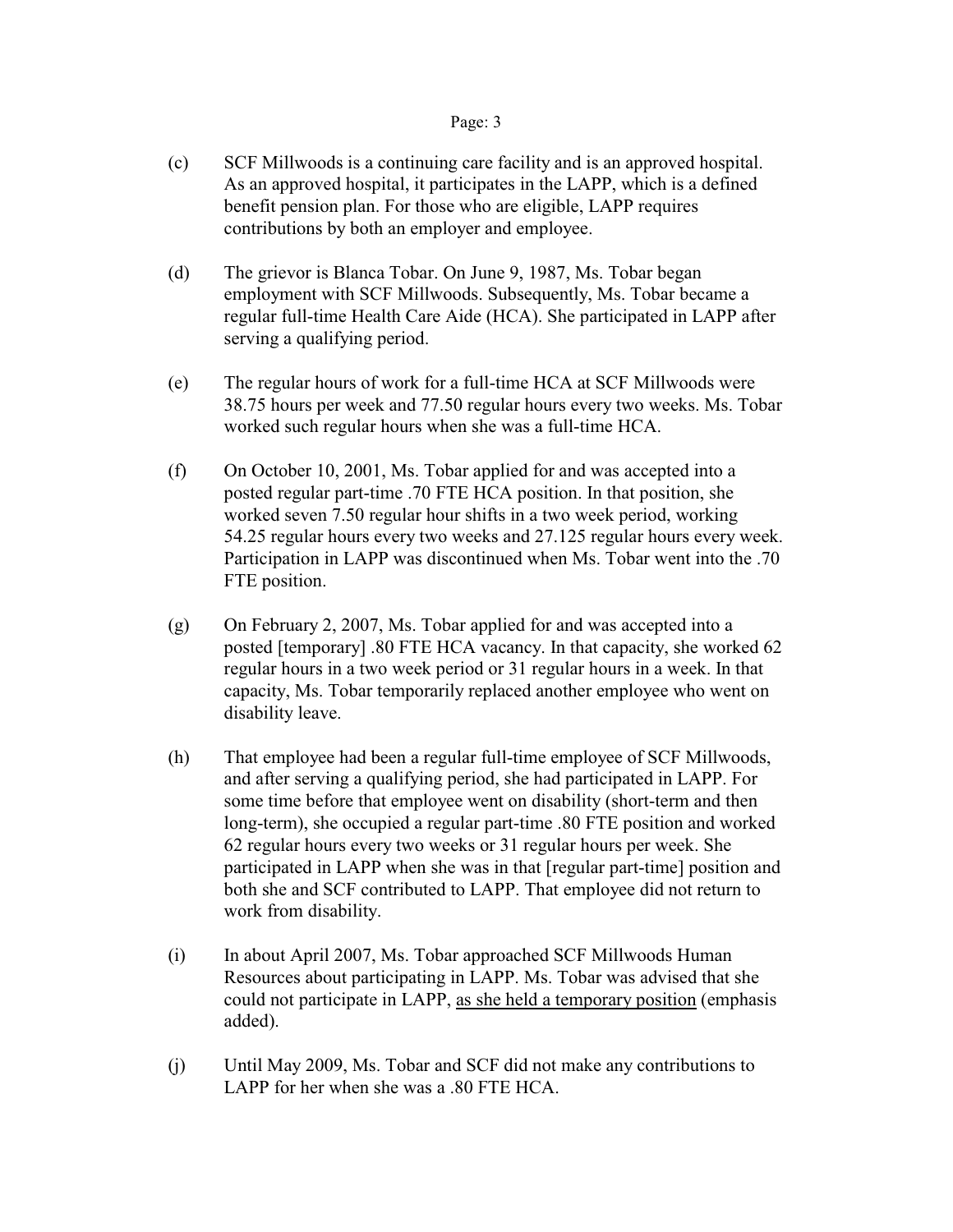- (k) AUPE filed a grievance on May 15, 2007. On October 5, 2007, the grievance was referred to arbitration.
- (l) Other than the provisions in the collective agreement, in 2007 and 2008 SCF Millwoods did not have any policy about participation in LAPP.
- (m) In 2009, SCF implemented a policy which permitted eligible employees, other than full-time, to participate in LAPP. As a result of this policy, on May 22, 2009, Ms. Tobar began participating in LAPP. Both Ms. Tobar and SCF have been making contributions to LAPP since May 22, 2009.

[8] In its decision dated May 31, 2010, the Board identified the issues before it as being whether the Agreement conflicted with the statutory provisions concerning participation in the LAPP; if so, which provisions governed; and whether the grievor had temporary status which precluded her from participating in the LAPP. The majority concluded that Ms. Tobar was entitled to participate in the LAPP between February 2007 and May 2009. It directed that she be made whole and remitted the question of how best to achieve that to the parties to negotiate, reserving jurisdiction if the parties were unable to find a solution that approximated her financial loss. The employer representative dissented, holding that Ms. Tobar was not eligible to participate in the LAPP as she was not employed on a "continuous basis" when she temporarily occupied the FTE HCA position.

#### **III. Issues**

- [9] The issues to be determined are:
	- 1. What is the standard of review to be applied to the Board's decision?
	- 2. Did the Board's decision meet the appropriate standard of review?

### **IV. Legislation**

- [10] The *LAPP Regulation* provides in part:
	- 2(1) In these plan rules,

. . .

(k) "continuous basis" means, in relation to employment, a basis where no date or event, other than by reference to the attainment of the mandatory retirement age, if any, fixed with reference to the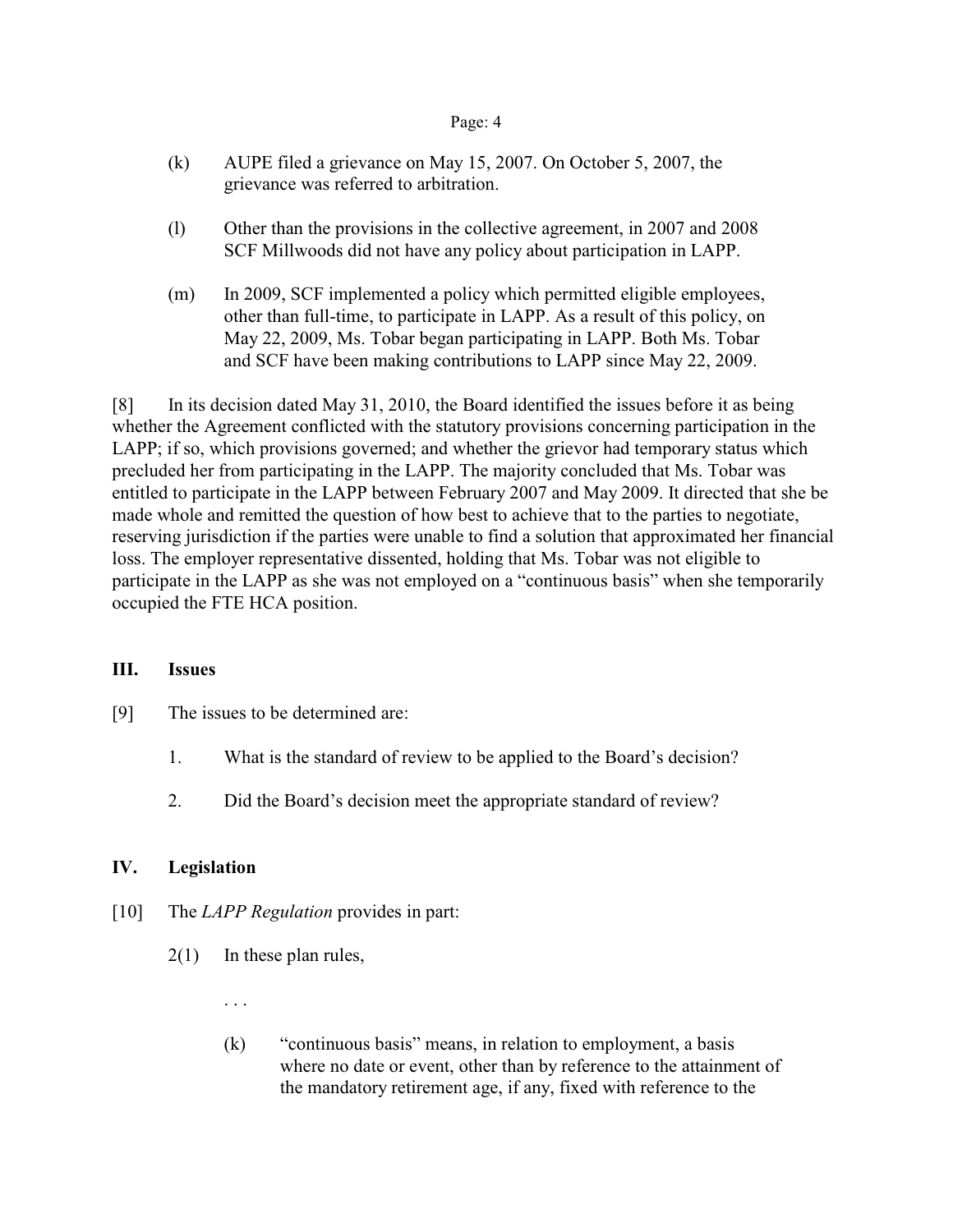employment, has been established for the termination of the employment;

. . .

- (p) "employee" means
	- (i) a person employed on a full-time continuous basis by a local authority or by a public board, commission or other public body listed in Part 1 of Schedule 2,
	- (ii) a person who is employed by a body referred to in subclause (I) under a contract of service if that contract provides either for his employment on a full-time but not a continuous basis or alternatively his employment other than on a full-time basis where
		- (A) the regularly scheduled hours of work are not fewer than 14 hours per week or 728 hours per year,
		- (B) the employment is on a continuous basis, and
		- (C) the employer, pursuant to his established policy for pension coverage of persons or classes of persons employed by him, applies to the Minister for the person's participation in the Plan,

. . .

- (q) "employer" means a local authority or other person who employs a participant or otherwise occupies an employer or former employer relationship in relation to a person who is or was a participant and, in relation to a person who is a participant by virtue of being a member of a corporation, includes that corporation, but does not include a bargaining agent that employs a participant who is on period on loan to it;
- . . .
- (u) "full-time basis" means, in relation to an employment, a basis where the regularly scheduled hours of work in the employment are not fewer than 30 hours per week; [emphasis added.]

 $3. \qquad \ldots$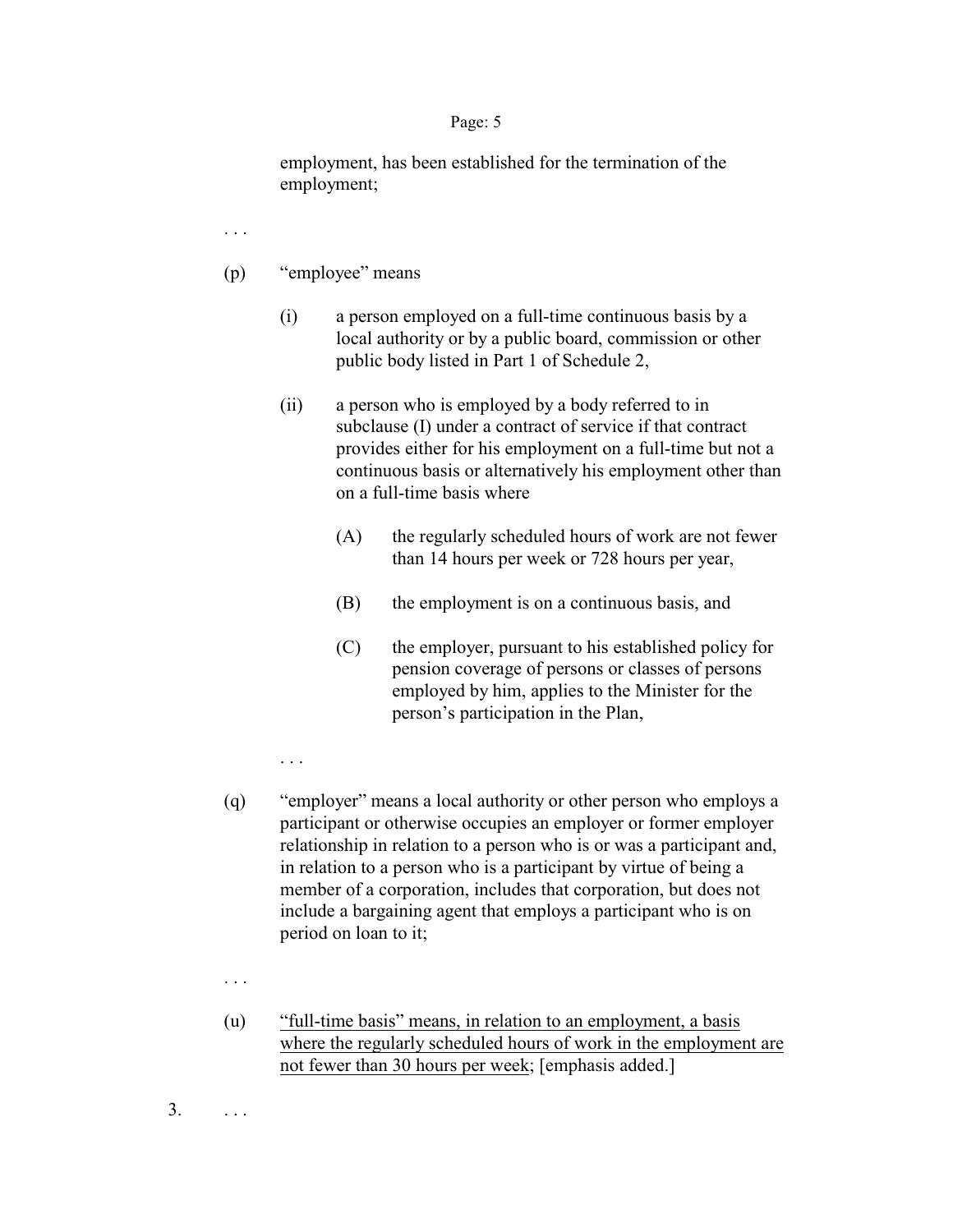- (6) Before an employer makes an application under section  $2(1)(p)(ii)$ , he shall formulate in writing a policy for determining, subject to that provision, the basis on which persons are eligible to become employees by virtue of that provision, and shall, on being requested to do so by the Minister, furnish the Minister forthwith with a copy of that policy.
- 10. Subject to sections 11 and 11.1, the following are the persons who are to participate in the Plan:
	- (a) all the employees of a body that
		- (i) was an employer immediately before January 1, 1994, and...

11.1(1) Subject to subsection (2), an employer may require that an employee, before becoming a participant, complete a period of service with the employer.

(2) The period of probationary service must not exceed one year less the aggregate of

- (a) any previous period of service with the employer, and
- (b) a period of service with another employer immediately preceding the service with the employer.

## **IV. Analysis**

## **A. Standard of Review**

[11] SCF contends that the issue before the Board involved interpretation of the *LAPP Regulation*, promulgated pursuant to the *Public Sector Pensions Act*, and certain provisions of the Agreement. It maintains that the main question was one of general law so that the correctness standard of review applies, no deference should be granted, and the decision should be quashed because it is incorrect. Alternatively, if the reasonableness standard applies, SCF says that the decision was not reasonable.

[12] AUPE contends that the issue before the Board was fundamentally one of interpretation of the Agreement and a statutory enactment closely connected to it, so that the standard of review to be applied is one of reasonableness. It maintains that the decision is reasonable. Alternatively, if the correctness standard applies, AUPE says that the decision was correct.

[13] In *Dunsmuir v. New Brunswick*, 2008 SCC 9 at para. 62, [2008] 1 S.C.R. 190, Bastarache and LeBel JJ., for the majority, identified a new analytical approach for determining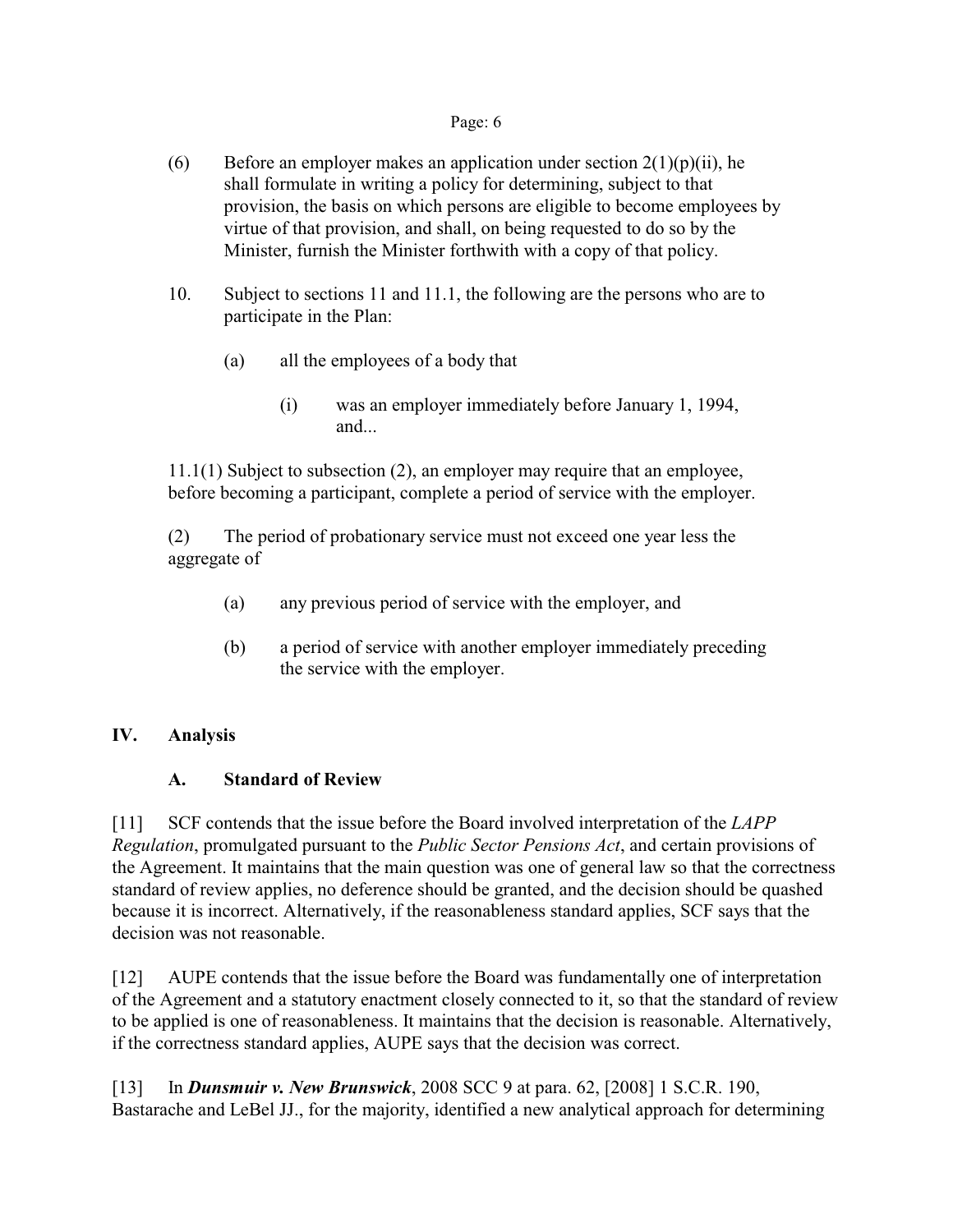the appropriate standard to apply on review or appeal from the decision of an administrative tribunal. First, the court is to ascertain whether existing jurisprudence already has satisfactorily determined the degree of deference to be accorded with regard to a particular category of question. Second, if that inquiry proves unfruitful, the court must proceed to a full standard of review analysis of the factors set out in *Pushpanathan v. Canada (Minister of Citizenship and Immigration)*, [1998] 1 S.C.R. 982.

[14] In *Smith v. Alliance Pipelines Ltd.*, 2011 SCC 7 at para. 26, Fish J., for the majority, summarized the categories of questions which attract either the correctness or reasonableness standard of review:

Under *Dunsmuir*, the identified categories are subject to review for either correctness or reasonableness. The standard of correctness governs: (1) a constitutional issue; (2) a question of "general law" that is both of central importance to the legal system as a whole and outside the adjudicator's specialized area of expertise (*Dunsmuir*, at para. 60 citing *Toronto (City) v. C.U.P.E., Local 79*, 2003 SCC 63, [2003] 3 S.C.R. 77, at para. 62); (3) the drawing of jurisdictional lines between two or more competing specialized tribunals; and (4) a "true question of jurisdiction or vires" (paras. 58-61). On the other hand, reasonableness is normally the governing standard where the question: (1) relates to the interpretation of the tribunal's enabling (or "home") statute or "statutes closely connected to its function, with which it will have particular familiarity" (para. 54); (2) raises issues of fact, discretion or policy; or (3) involves inextricably intertwined legal and factual issues (paras. 51 and 53-54).

[15] Existing case law has established that the reasonableness standard applies to a labour arbitrator's interpretation of the terms of a collective agreement: *Alberta v Alberta Union of Provincial Employees*, 2008 ABCA 258, 433 AR 159; *United Association of Journeymen and Apprentices of the Plumbing and Pipefitting Industry of the United States and Canada, Local 488 v. Bantrel Constructors Co*, 2009 ABCA 84, 448 AR 194; *Alberta Union of Provincial Employees v. Alberta*, 2010 ABCA 147, 194 L.A.C. (4th) 1.

[16] The issues before the Board in the present case involved an interplay between the Agreement and the *LAPP Regulation*. The question is whether that attracts a different standard.

[17] In *Toronto (City) v. Canadian Union of Public Employees (C.U.P.E.), Local 79*, 2003 SCC 63, [2003] 3 S.C.R. 77 (*Toronto (City)*), the court referred to the following statement made by Cory J. for the majority in *Toronto (City) Board of Education v. O.S.S.T.F., District 15*, [1997] 1 S.C.R. 487 at para. 39,:

It has been held on several occasions that the expert skill and knowledge which an arbitration board exercises in interpreting a collective agreement does not usually extend to the interpretation of "outside" legislation. The findings of a board pertaining to the interpretation of a statute or the common law are generally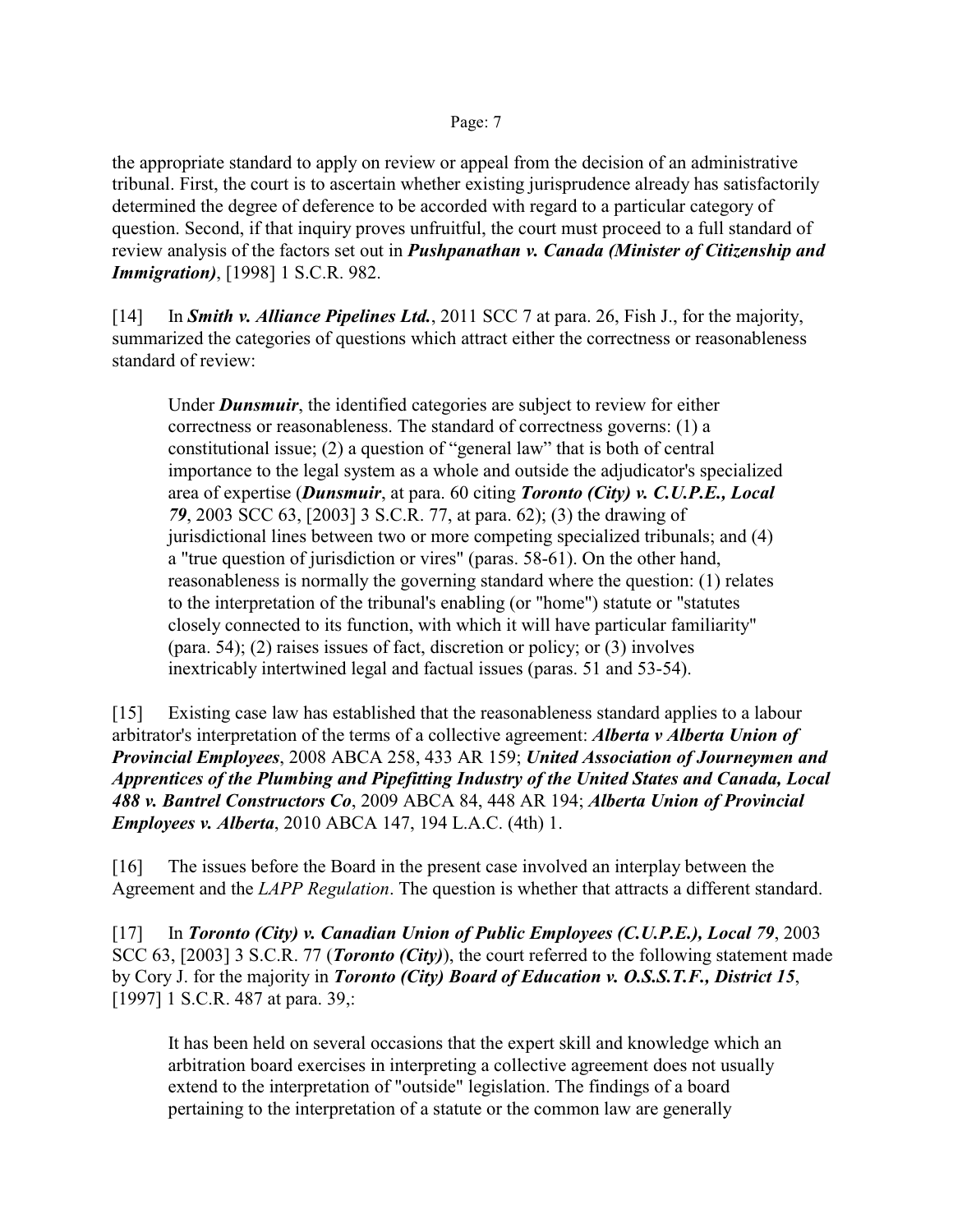reviewable on a correctness standard... . An exception to this rule may occur where the external statute is intimately connected with the mandate of the tribunal and is encountered frequently as a result. [Emphasis added.]

[18] The issue before the arbitrator in *Toronto (City)* involved consideration of the doctrines of *res judicata* and abuse of process. The court held at para. 15 that the application of those rules, doctrines and principles was outside the sphere of the labour arbitrator's expertise and, as a result, the arbitrator had to correctly answer the question of law raised.

[19] More recently, in *Calgary (City) v. International Assn. of Fire Fighters, Local 255*, 2008 ABCA 77, 429 A.R. 235, the Court of Appeal agreed with the chambers judge's selection of correctness as the standard of review to apply to an arbitration board's decision that firefighters could maintain their employment status while collecting permanent disability benefits under the Firefighters Supplementary Pension Plan (FSPP), a plan created to supplement the LAPP by bridging a certain age gap and by providing enhanced benefits. The collective agreement in that case expressly stated that the FSPP was incorporated by reference and formed part of the collective agreement. The chambers judge concluded that the arbitration board was not merely interpreting the collective agreement, but also was dealing with pension issues, including the interplay of pensions and the *Income Tax Act*. She considered those issues to involve questions of law outside the arbitration board's expertise.

[20] The union in *Calgary (City)* relied on *Bisaillon v. Concordia University*, 2006 SCC 19, [2006] 1 S.C.R. 666, arguing that it stood for the proposition that where a pension plan is incorporated into a collective agreement, it falls within the jurisdiction of the arbitrator and, therefore, is within the arbitrator's expertise. The Court of Appeal distinguished *Bisaillon* on the basis that that case involved an issue of jurisdiction only and a standard of review analysis was not undertaken. Also, the governing legislation in that case was fundamentally different. The Quebec *Labour Code* gave arbitrator's the power to "interpret and apply any Act or regulation to the extent necessary to settle a grievance," whereas the Alberta *Labour Relations Code* does not grant any similar power to arbitrators, suggesting a less deferential standard when reviewing an arbitrator's decision regarding interpretation of external statutes .

[21] The Court of Appeal in *Calgary (City)* referred to *Trent University Faculty Assn. v. Trent University* (1997), 35 O.R. (3d) 375 (C.A.), in which the Ontario Court of Appeal determined that despite the extended powers granted to arbitrators under the Ontario *Labour Relations Act*, a pension plan question relating to contribution holidays was not within the arbitrator's expertise and, therefore, should be reviewed on a correctness standard reasoning at p. 387 that:

Contribution holidays and similar issues of pension law raise a hybrid of trust law and contract law questions under the umbrella of a statutory regime entirely outside labour relations legislation. Although the pension plan was incorporated by reference into the collective agreement in this case, it is an external stand-alone document and its interpretation is not a core part of labour arbitration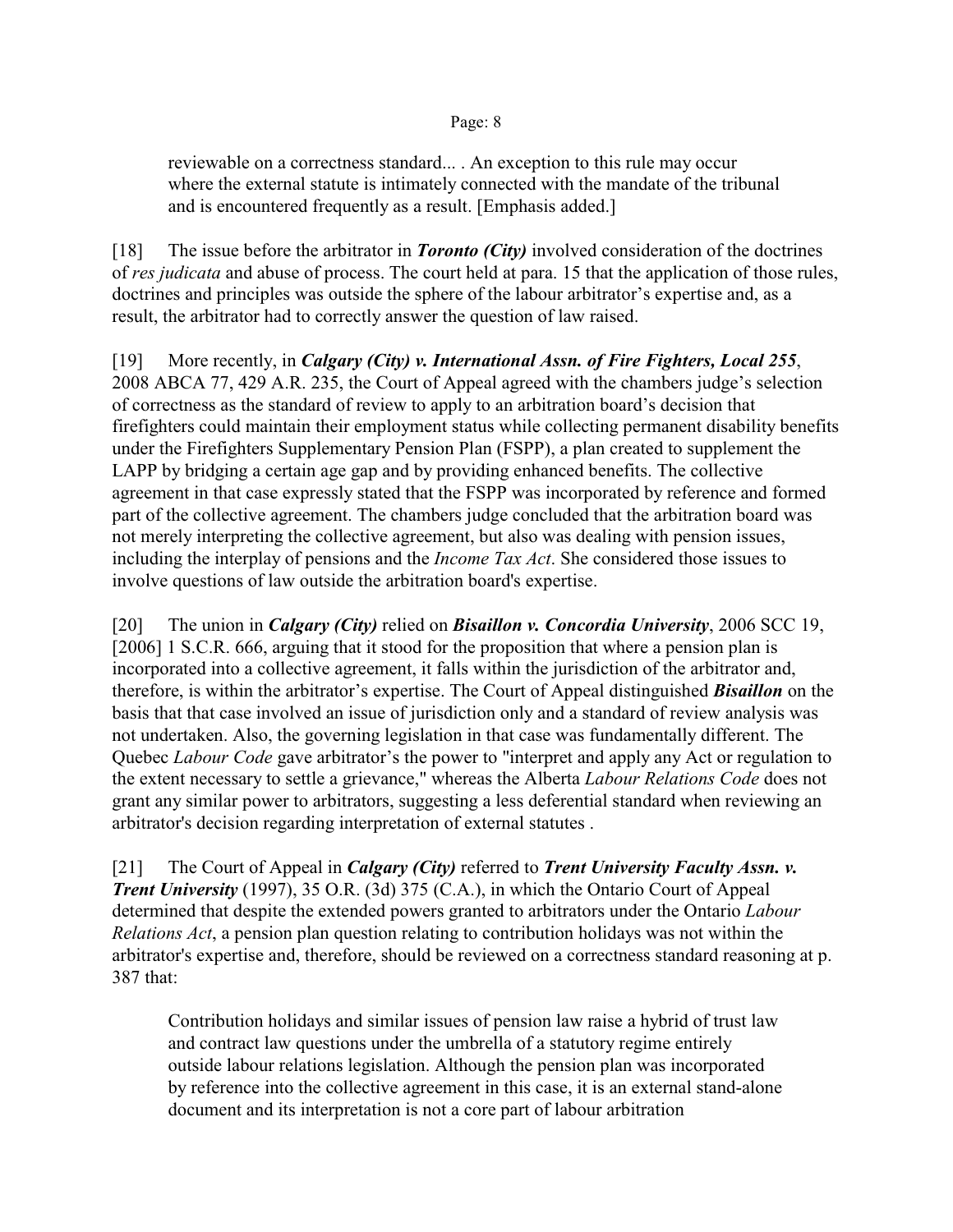jurisprudence or collective bargaining law. Indeed, a body of pension law has grown up independently of ordinary arbitration jurisprudence. In short, a labour arbitration board has no particular expertise on the issue of contribution holidays and the court is as well suited and perhaps better suited to decide this issue.

[22] The Court of Appeal in *Calgary (City)* at para. 21 held that the chambers judge was correct to conclude that the expertise of the arbitration board relative to that of the court regarding the questions at issue warranted little deference as the appeal before it involved clear questions of law, the Alberta *Labour Relations Code* gave even fewer powers to an arbitrator than the Ontario legislation, and there was no evidence that the arbitration board had any expertise regarding the interplay of pension plans and the *Income Tax Act*.

[23] Unlike the situation in *Calgary (City)*, in which the primary interpretative task centred on the pension plan (*albeit* the plan was incorporated into the collective agreement), in the present case, the focus of the Board was on ascribing a meaning to Article 24.01 of the Agreement. In my view, that is not a question of law of "central importance to the legal system ... and outside the ... specialized area of expertise" of the administrative decision maker so as to attract a correctness standard: *Toronto (City)* at para. 62. The Board's interpretation of article 24.01 took into consideration the eligibility requirements in the *LAPP Regulation*. However, SCF did not raise an argument as to the meaning of the *LAPP Regulation* provisions, only their effect on the Agreement. Interpretation of the provisions of the Agreement is a subject that falls within the home territory of the Board.

[24] The need to identify whether it is the language of the collective agreement or of the pension plan which is in issue in order to ascertain the appropriate standard of review is supported by two decisions of the New Brunswick Court of Appeal, both of which were issued after arguments were made in this case.

[25] In *Bowater Maritimes Inc. v. Communications, Energy and Paperworkers Union, Locals 117, 146, 164 and 263*, 2011 NBCA 22, the issue was the status of company employees in terms of the company pension plan after the company announced the closure of its facility. The arbitrator agreed with the union that the employees continued to accrue pensionable service based on a 36-month recall provision in the parties' collective agreement, finding that there was nothing in the collective agreement to support the contrary position taken by the company. The chambers judge applied the correctness standard and held that the arbitrator had erred. Her decision was based on an interpretation of the pension plan itself, which she found lay outside the arbitrator's expertise.

[26] On appeal, the company took the position that as labour arbitrators lack expertise in the area of pension law, their related decisions are owed no deference, relying on a line of cases including *Calgary (City)*; *Trent University Faculty Association* and *Saint John (City) v. Saint John Fire Fighters' Association, International Association of Fire Fighters, Local 771*, 2010 NBQB 159, 361 N.B.R. (2d) 50 (the latter of which was under appeal at the time).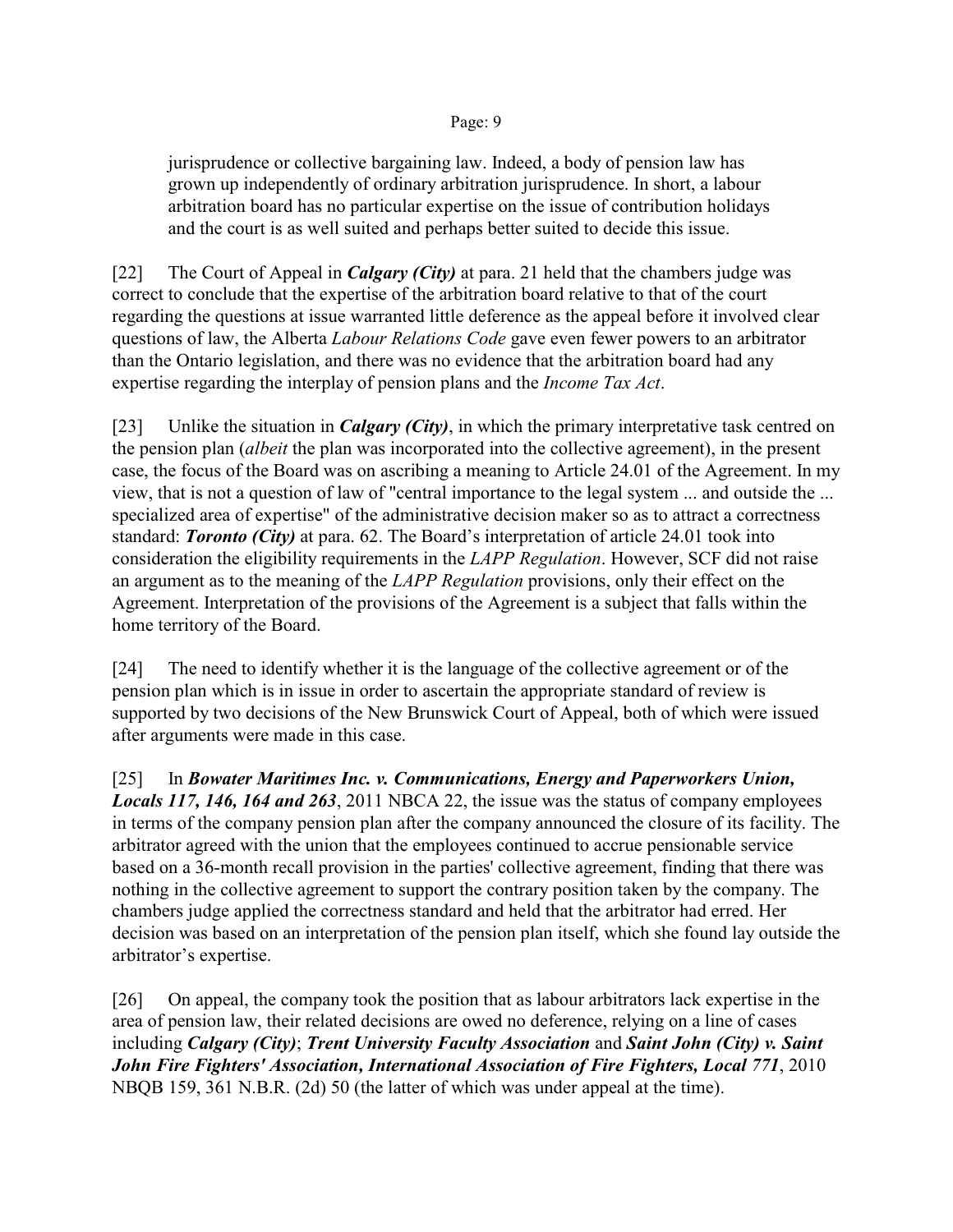[27] The Court of Appeal noted at para. 20 that the arbitrator had "dealt with the ultimate issue in terms of interpreting the provisions of the collective agreements and pension plans as interconnected or interlocking documents." The Court of Appeal rejected the suggestion that it take a bifurcated approach to the application of the deference doctrine, explaining at paras. 21 and 22:

Applying *Bisaillon v. Concordia University*, 2006 SCC 19, [2006] 1 S.C.R. 666, we know that when a pension plan is incorporated into a collective agreement, grievance arbitrators possess the jurisdiction to deal with both. The question remains, however, whether they possess a relative expertise when it comes to interpreting the provisions of the Pension Plans. The answer to that question depends upon the context in which the pension issue arises. This is not a case where the pension plan applies to both unionized and non-unionized workers and, hence, the need for consistency in interpretation is a valid consideration. This is not a case where the arbitrator is being asked to decide a discrete issue of pension law involving questions of general contract law or trust law. This is not a case dealing with the registration, regulation, administration or termination of a pension plan as referred to in Ari N. Kaplan, *Pension Law* (Toronto: Irwin Law Inc., 2006), at pp. 8 and 9. Finally, this is not a case where the labour arbitrator is being called on to interpret an "external statute" as was the case in *Saint John (City) v. Saint John Fire Fighters' Association, International Association of Fire Fighters, Local 771*. I appreciate why the application judge chose the correctness standard. The jurisprudence reflects a hesitancy to grant deference to administrative decision-makers when it comes to pension issues. On point is *Calgary (City) v. International Association of Fire Fighters (Local 255)* in which the pension plan issue also involved consideration of the *Income Tax Act* and *Regulations*. That is why that case is clearly distinguishable.

This is not a case where the arbitrator can look to the pension plans as external stand-alone documents. This is not a case where the pension issue involves consideration of issues outside the deemed expertise of labour arbitrators and traditionally decided by the courts. This is a case where the arbitrator must look to two contracts to determine the effect of a mill closure on status as an employee and as a member of the pension plan. This is a case where the arbitrator is being asked and is obligated to interpret two interrelated contracts and to see whether the presumption of consistency has been displaced. The arbitrator's deemed expertise in regard to the interpretation of collective agreements extends to negotiated pension contracts which the parties have chosen to incorporate into the collective agreement. The question of whether an employee is still an employee and the question of whether the employee is still a member of a pension plan do not invite consideration or application of a different expertise or skill set. For these reasons, reasonableness is the proper standard of review.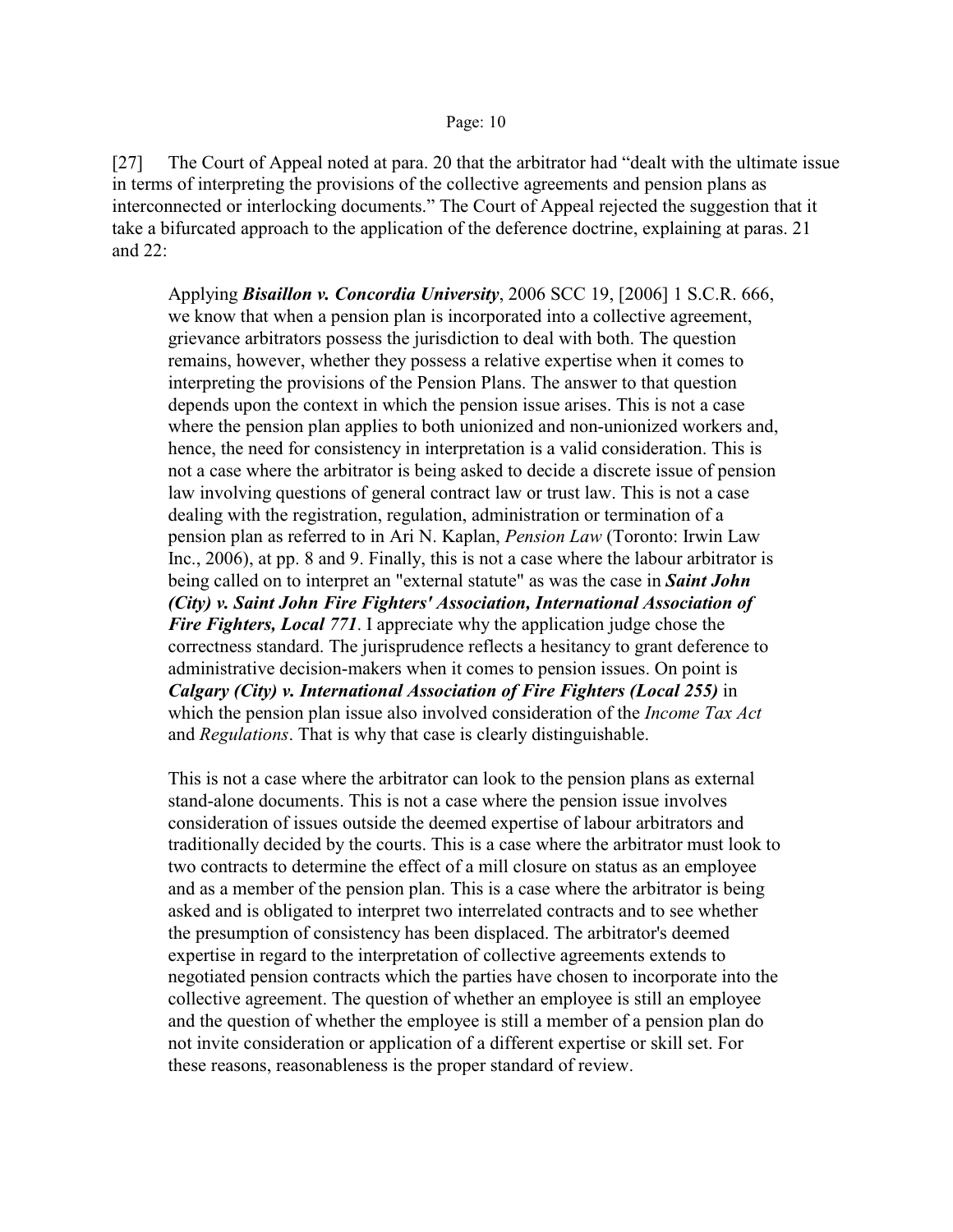[28] In *Saint John (City) v. Saint John Fire Fighters' Assn.*, 2011 NBCA 31, the City appealed a decision of the chambers judge upholding a determination by the arbitration board that certain City firefighter who had been granted permanent disability pensions had not lost their employment status. The chambers judge applied a standard of reasonableness to the board's interpretation of the collective agreement and a standard of correctness to its interpretation of the applicable pension legislation.

[29] The Court of Appeal acknowledged that Supreme Court of Canada jurisprudence required that a reviewing court determine whether the external statute involved was closely connected to the arbitration board's functions and was one with which the board had familiarity. It concluded that labour arbitrators in New Brunswick were not regularly called on to interpret provisions of the pension legislation at issue and, therefore, did not have greater expertise than the court in that regard. It applied a correctness standard.

[30] In my view, the Board's decision here, focussed as it was on interpretation of the Agreement, is one that must be reviewed based on the reasonableness standard. There was no dispute between the parties about the meaning of the LAPP *Regulation*.

[31] According to the majority in *Dunsmuir* at paras. 47:

In judicial review, reasonableness is concerned mostly with the existence of justification, transparency and intelligibility within the decision-making process. But it is also concerned with whether the decision falls within a range of possible, acceptable outcomes which are defensible in respect of the facts and law.

## **B. Reasonableness of the Board's Decision**

- [32] The Board outlined the arguments of the union and SCF.
- [33] SFC's argument, in summary, is that:
	- (a) There was a two-part test for LAPP eligibility under Article 24.04 of the Agreement. First, the employee had to be a regular full-time employee as defined in the Agreement. Second, if the employee met that criteria, the *LAPP Regulation* determined whether the employee was eligible to participate in the LAPP. Article 24.01 was SCF's policy on participation in the LAPP.
	- (b) A full-time employee was one who worked 38.75 hours per week. Ms. Tobar did not fit into that category in either her temporary .80 FTE position or in her regular .70 FTE position.
	- (c) When Ms. Tobar went into the .80 FTE position, she was not working on a regular or "continuous basis" as she was in a temporary position.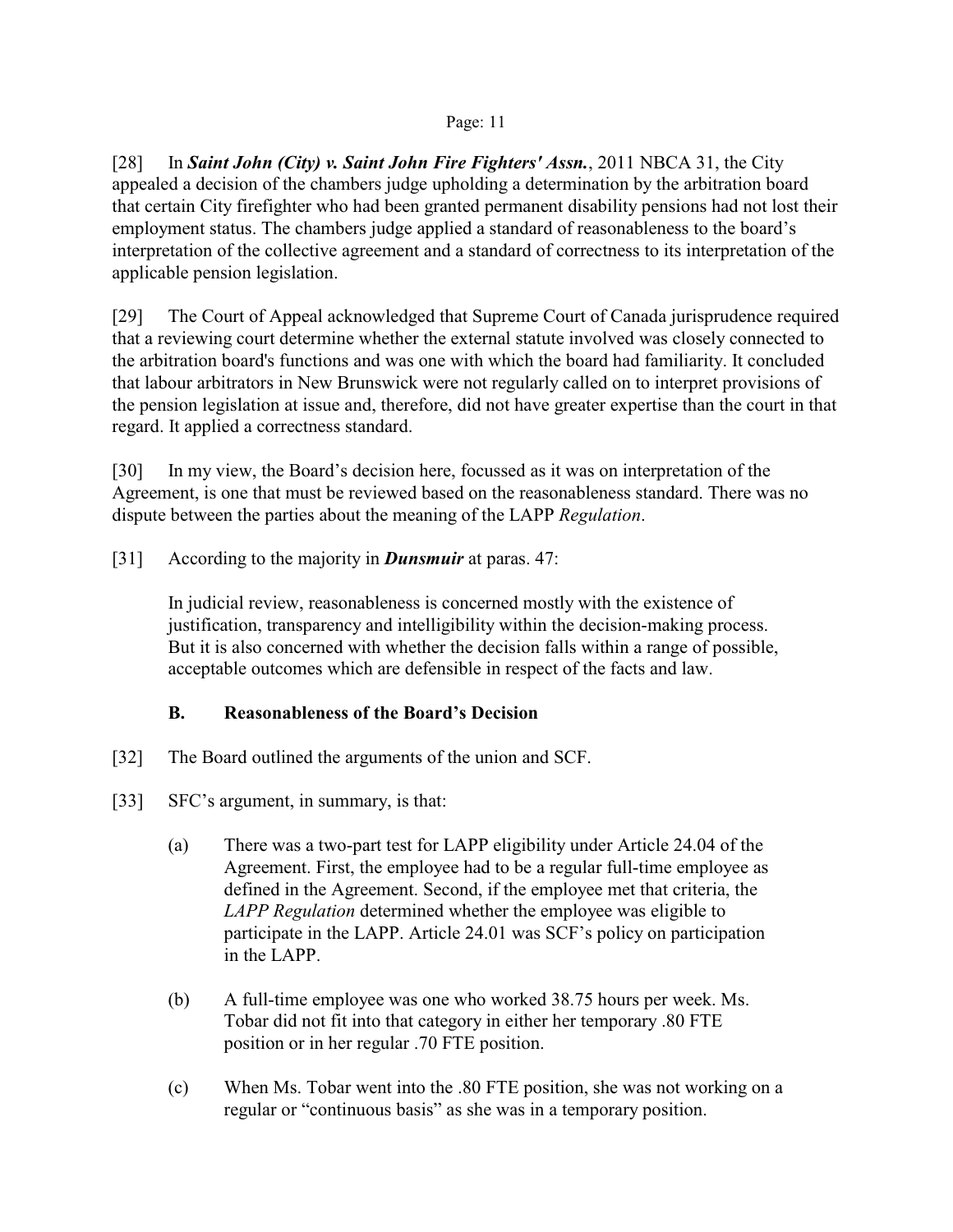(d) Not allowing her to participate in the LAPP when she was in the temporary .80 FTE position was in compliance with Article 24.01 and with the management rights set out in Article 5.

[34] The Board began its analysis by considering the statutory and contractual provisions governing pension participation in the SCF workplace. It noted that SCF is an approved hospital pursuant to the *Hospitals Act*, R.S.A. 2000, c. H-12 and therefore a participating employer in the LAPP. The LAPP is established and governed by Schedule 1 of the *Public Sector Pensions Plan Act* and the *LAPP Regulation*.

[35] The Board observed that s. 10 of the *LAPP Regulation* mandates that all employees of participating employers must participate in the Plan, but there is an overriding exception in relation to employees completing probationary service  $(s. 11(1)(j))$ . It noted that the term "employee" is defined in s. 2(1)(p) of the *LAPP Regulation* as meaning a person employed on a "full-time continuous basis" or someone who does not fall into that category but who works no fewer than 14 hours per week and who falls within the employer's policy for pension coverage. It noted that "full-time basis" is defined in s. 2(1)(u) of the *LAPP Regulation* as meaning , "in relation to employment... a basis where the aggregate of the regularly scheduled hours of work in that employment are not fewer than 30 hours per week." Section 2(1)(k) of the *LAPP Regulation* defines "continuous basis" as meaning, "in relation to employment... a basis where no date or event, other than by reference to the attainment of the mandatory retirement age... has been established for the termination of the employment."

[36] The Board referred to the *LAPP Pension e-guide*, an electronic resource for participating employers published on the LAPP website, which stated that membership in the LAPP was "mandatory for full-time, permanent employees except those who are specifically excluded from membership," and that "[t]o be full-time for the purposes of determining membership in the Plan, regularly scheduled hours of work must be not fewer than 30 hours per week...over the course of an entire service year... ." The *e-guide* further provided that "[t]o be permanent for the purposes of determining membership in the Plan, there must be no fixed date or event that has been established for the end of the employment. ..."

[37] The Board then set out the following provisions of the Agreement defining the terms "continuous employment" (Article 2.05) and "employee" (Article 2.06):

- 2.05 "Continuous Employment" shall mean the period of uninterrupted employment within the Bargaining Unit.
- 2.06 "Employee" shall mean a person covered by this Collective Agreement and employed by the Employer. At the time of hire the employment status of each Employee shall be determined in accordance with the following:
	- (a) "Regular Employee" is one who works on a full-time or part-time basis on regularly scheduled shifts of a continuing nature.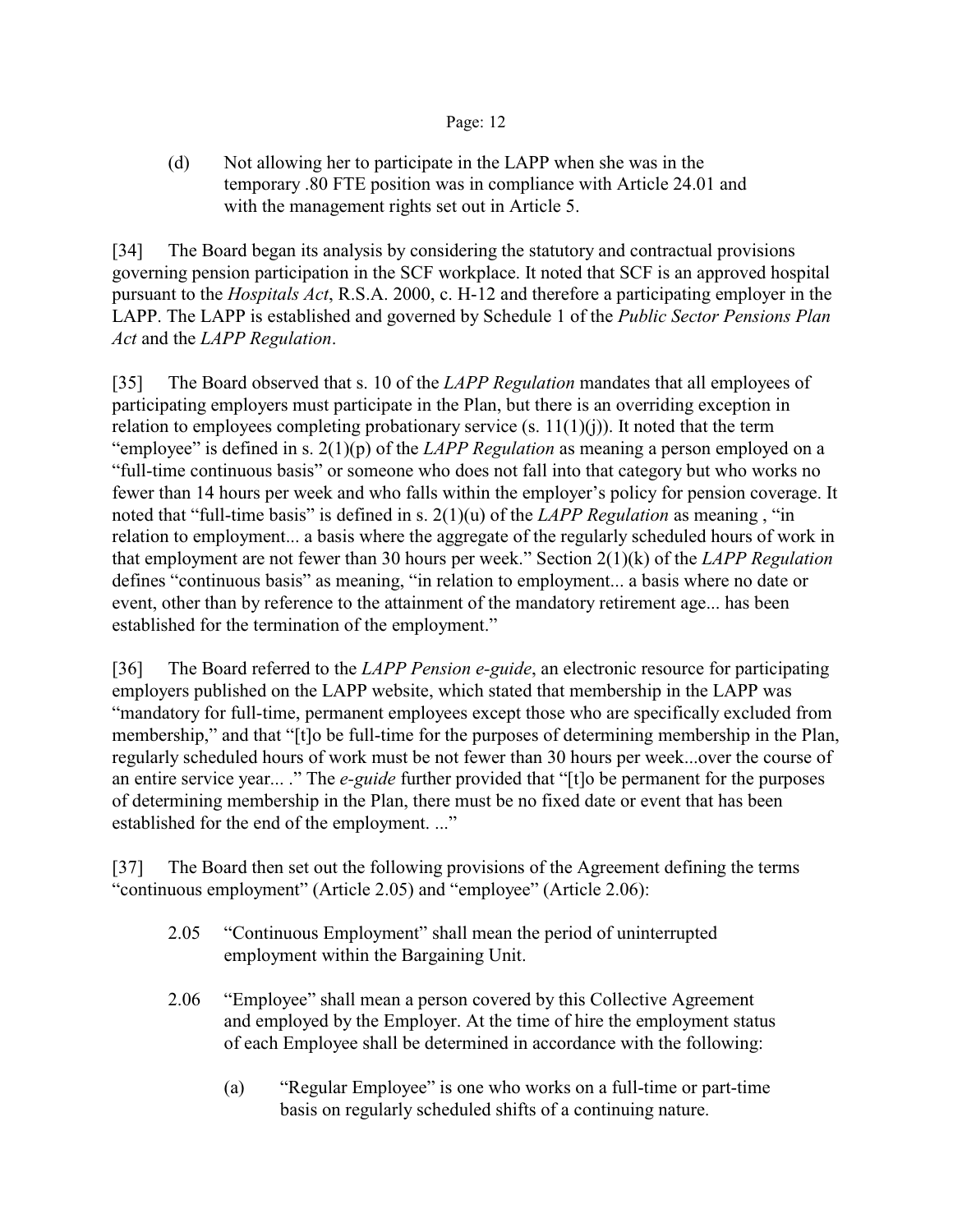- (i) "Full-time Employee" is one who is regularly scheduled to work the full specified hours in the "Hours of Work" Article of this Collective Agreement;
- (ii) "Part-time Employee" is one who is regularly scheduled for less than the regular hours specified in the "Hours of Work" article of this Collective Agreement.
- (...)
- (c) "Temporary Employee" is one who is hired on a temporary basis for a full-time or part-time position:
	- (i) for a specific job of more than three  $(3)$  months but less than six (6) months; or
	- (ii) to replace a full-time or part-time Employee who is on approved leave of absence for a period in excess of three (3) months; or
	- (iii) to replace a full-time or part-time Employee who is on leave due to illness or injury where the Employee has indicated that the duration of such leave will be in excess of three (3) months;

Alteration of employment status thereafter will be regulated by the terms of this Collective Agreement.

[38] The Board took into consideration that Article 11.01 of the Agreement set the regular hours of work for full-time employees at seven and three-quarters consecutive hours per day or 38 ¼ hours per week averaged over a complete shift cycle.

[39] It referred to Article 10 of the Agreement, governing "Appointments, Vacancies and Promotions."

10.01 The Employer shall post notices of all vacancies required to be filled for not less than seven (7) calendar days in advance of filling the vacancy. Preference shall be given to current bargaining unit Employees.

The Posting shall contain the following information:

- (a) qualifications and competencies required;
- (b) employment status (Regular, Temporary, Casual).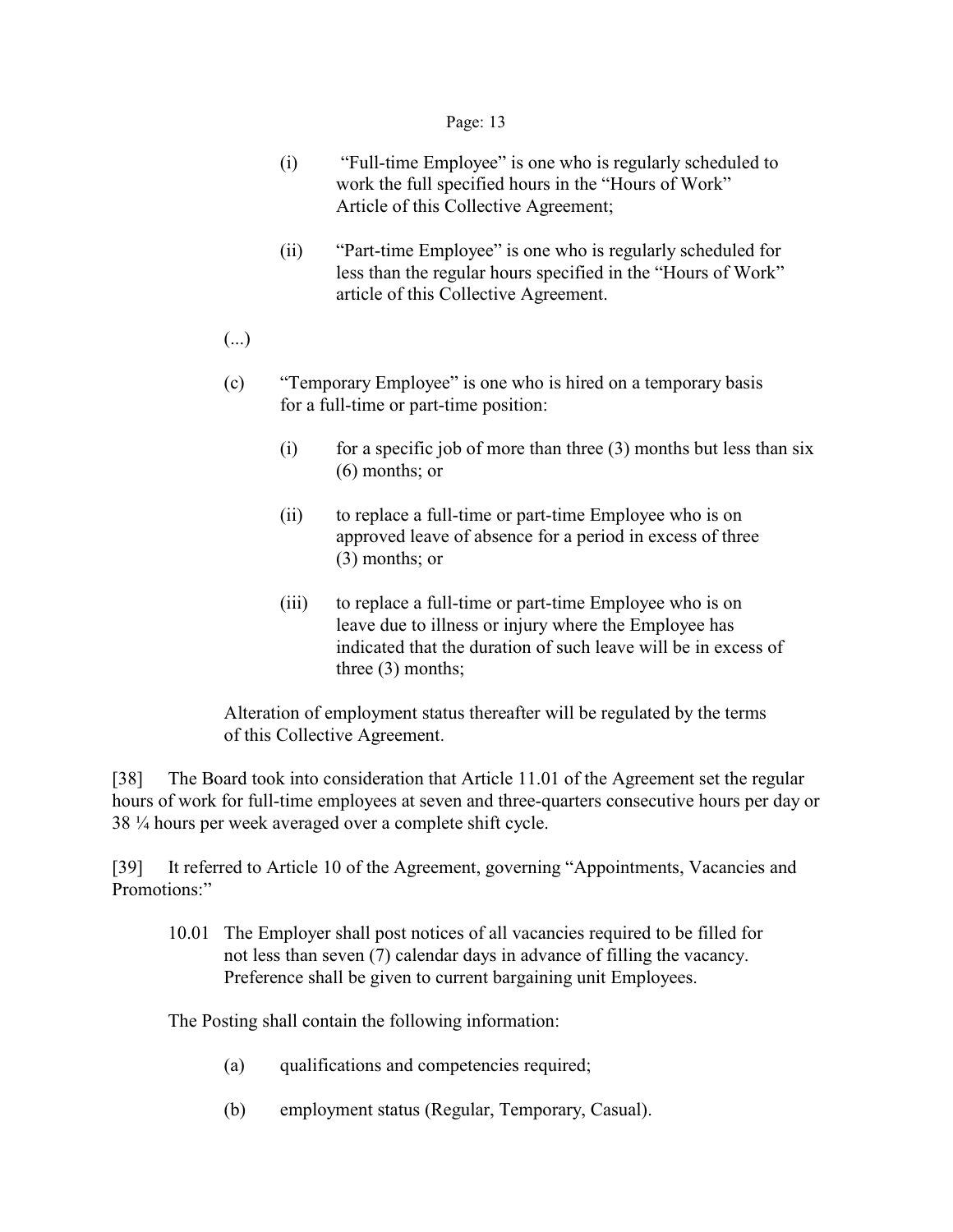. . .

10.05 A regular Employee who applies for and is successful on a temporary posting shall maintain her status as a regular Employee. A casual Employee who applies for and is successful for a temporary position shall receive all entitlements and benefits applicable to a temporary Employee. At the completion of the temporary term, the regular Employee shall return to her former position. At the completion of her temporary term, the casual Employee shall resume the normal terms and conditions of employment applicable to a casual Employee.

[40] The Board considered Article 24.01 of the Agreement, which stated: "The Employer will contribute to the Local Authorities Pension Plan for Regular Full-time Employees in accordance with the regulations of the Plan." The Board noted that the phrase "in accordance with the regulations of the Plan" was added to that article in 2006, late in the bargaining that produced the Agreement.

[41] The Board summarized the facts, analysed them in relation to the Agreement, and found that Ms. Tobar was entitled to participate in the LAPP during the period in dispute. It disagreed with SCF's assertion that the statutory rules on pension participation were fluid and allowed it the freedom to depart from those rules, concluding:

There is nothing apparent to us in the *Regulation* that allows an Employer to treat continuous, permanent, non-probationary employees working more than 30 hours per week as ineligible for LAPP. Section 10 of the *Regulation* uses strong mandatory language to say that the enumerated categories of employees "are to participate in the Plan." There is no provision for an employer to "opt in" to the LAPP for such employees, as there is for employees working between 14 and 30 hours per week. It is therefore difficult to see how Article 24.01 of the Agreement could be allowed to have effect if it were truly in conflict with the *Regulation*.

We find, however, that Article 24.01 of the Agreement is not in conflict with the *Regulation.* It is a truism that collective agreement interpretations that comply with legislation should generally be preferred over interpretations that do not, and we find that Article 24.01 properly interpreted adopts the eligibility rules of the *Regulation*...

[42] The Board did not accept SCF's position that a full-time employee for purposes of Article 24.01 of the Agreement was one who worked 38.75 hours per week. It found that while capitalization of the terms "Regular Employee" and "Full-time Employee" in Article 24.01 raised a presumption that those terms were to be interpreted as defined in Article 2.06 of the Agreement, thereby excluding employees who worked less than 38.75 hours per week, that presumption was displaced by the contrary intention apparent in Article 24.01 and the Agreement as a whole. The Board noted that Article 2.06 identified a number of employment statuses and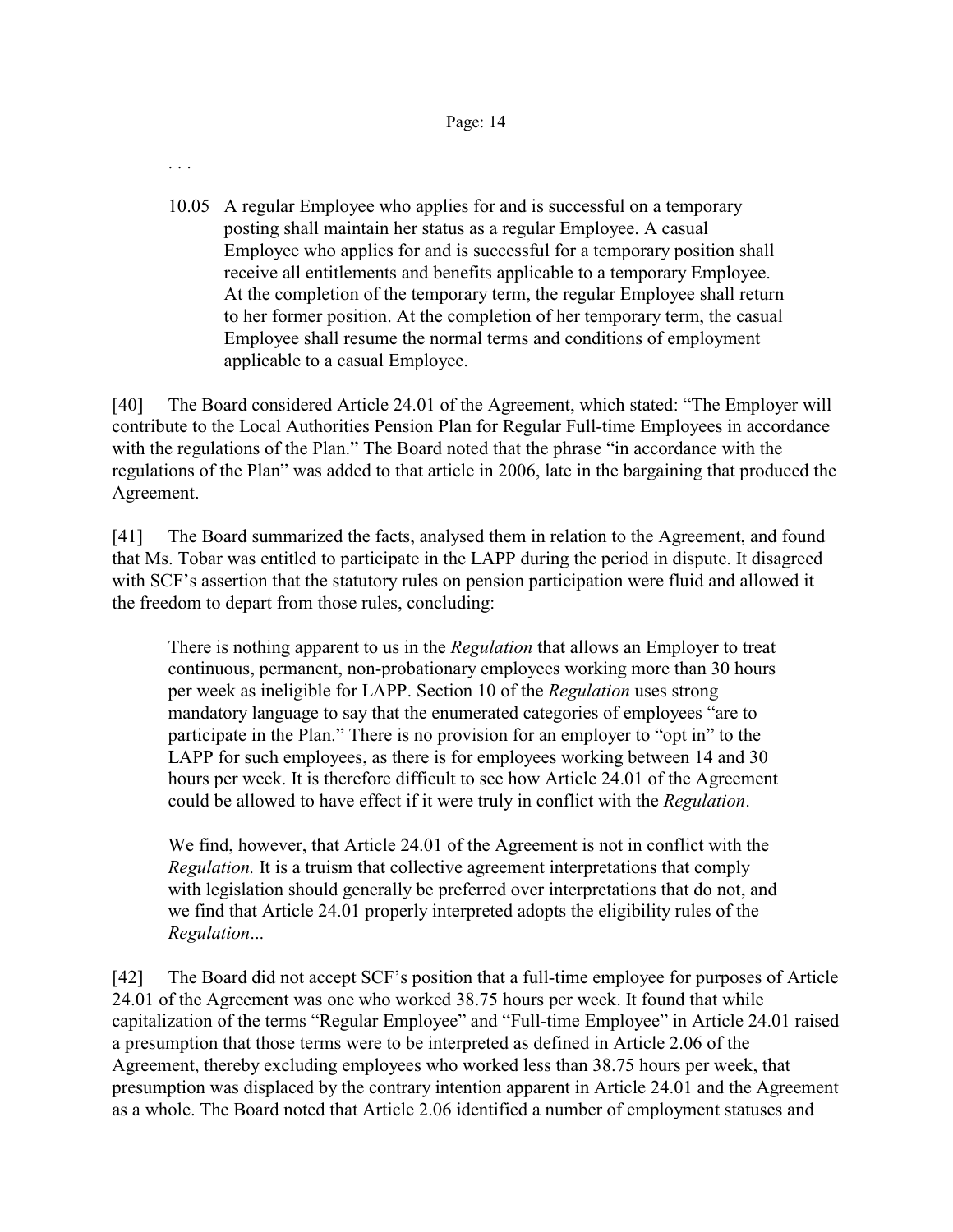specified that the status of each employee was to be determined at the time of hire. It also provided that "[a]lteration of employment status thereafter will be regulated by the terms of the Collective Agreement." The Board concluded that the intention apparent in Article 2.06 was that the definition would only establish an employee's initial status but, thereafter, the substantive terms of the Agreement would define employee status. It offered the example of Article 10.05, which provided that "[a] regular Employee who applies for and is successful on a temporary posting shall maintain her status as a regular Employee." The Board saw no reason why the Agreement could not be interpreted as altering an employee's status for a limited purpose (i.e for pension purposes), if that was the evident intent.

[43] The Board considered the phrase "in accordance with the *Regulations* of the Plan" as found in Article 24.01 and ascribed the natural meaning to it of "in agreement with," "conforming to," or "complying with." The Board found that the entire connotation of the phrase was that there was to be no conflict between the statute and the Agreement, and that the statutory meaning would prevail. The Board concluded that: "[t]he natural and, we find, the intended meaning of Article 24.01 is that the parties have adopted the *Regulation*'s definition of "full-time employee" for the limited purpose of pension eligibility." It therefore determined that Ms. Tobar met the first requirement of LAPP eligibility ("a person employed on a full-time... basis") when she moved into the 0.80 FTE position in February of 2007.

[44] The Board also found that Ms. Tobar met the second requirement of being "a person employed on a ... continuous basis." While it agreed with SCF that she had accepted a temporary position, it distinguished between a temporary position and temporary employment, noting that the definition of "continuous basis" in s. 2(1)(k) of the *LAPP Regulation* referred to "termination of employment" (emphasis added). The Board was of the view that interpreting that phrase to mean the end of the employer-employee relationship accorded with the intention apparent in the *LAPP Regulation* to mandate LAPP coverage for those employees with the strongest employment ties to their employer in terms of duration and hours. The Board held that Ms. Tobar was a "continuous" employee, having been employed in the workplace for 22 years and there being no date or event that had been established for the termination of her employment.

[45] In addition, the Board noted that Ms. Tobar had not been hired into the temporary position within the meaning of the definition of "temporary employee" in Article 2.06(c) of the Agreement, but rather had been transferred into it. According to the Board, the question of whether Ms. Tobar should be considered a temporary employee was resolved by Article 10.05 of the Agreement, which provided that: "[a] regular Employee who applies for and is successful on a temporary posting shall maintain her status as a regular Employee." This article recognized the phenomenon of "regular" employees working in temporary positions and remaining as regular employees. "Regular Employee" was defined in Article 2.06(a) of the Agreement as one working "regularly scheduled shifts of continuing nature."

[46] The Board concluded that a regular employee under the Collective Agreement was a category coterminous with an employee working on a "continuous basis" under the *LAPP Regulation*. Ms. Tobar was regularly scheduled and her employment with SCF would not end at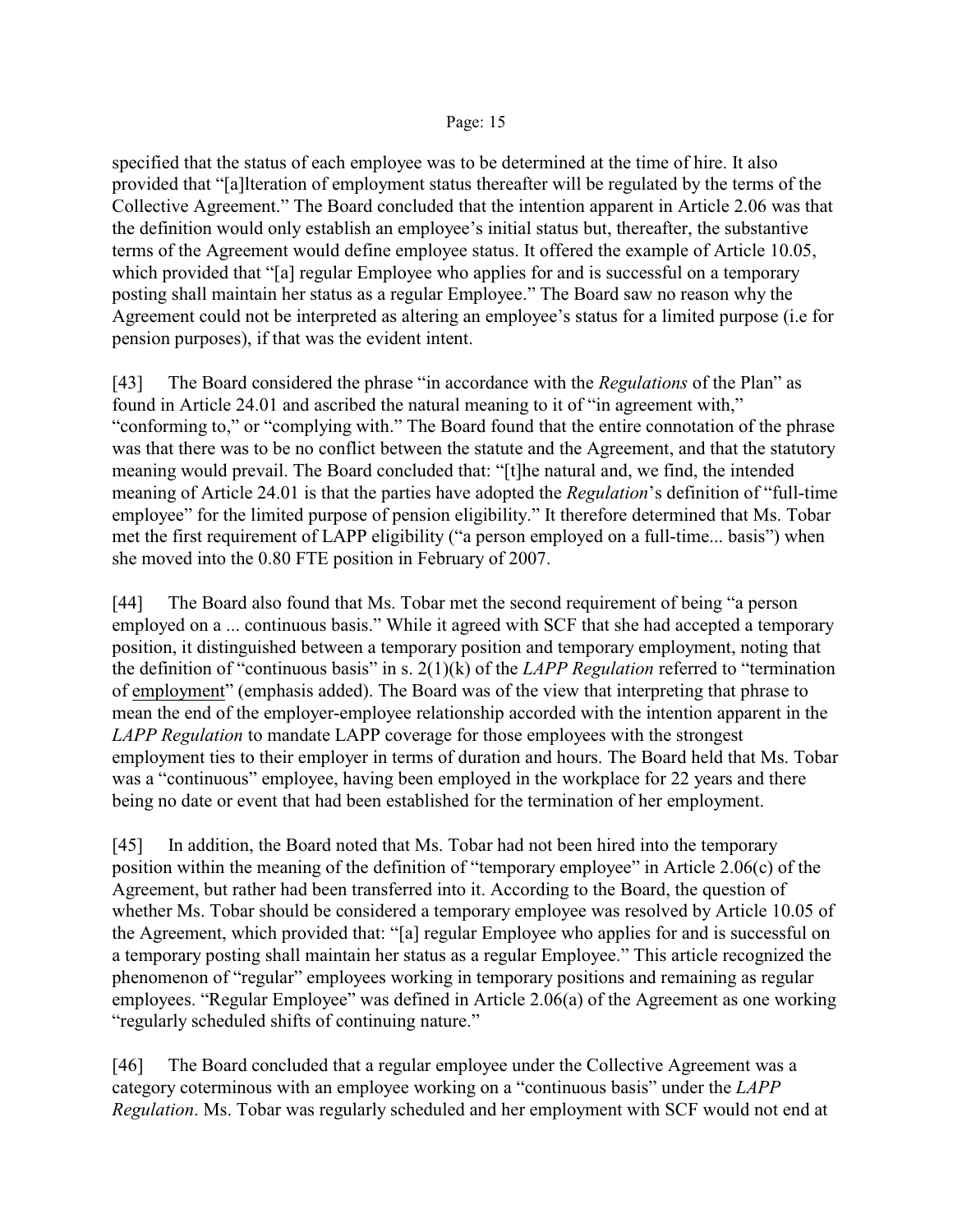the conclusion of the cover-off, temporary assignment. In the Board's view, this compelled the conclusion that Ms. Tobar was a "continuous" as well as a "full-time" employee, and so was both permitted and required to participate in the LAPP.

[47] As the *Dunsmuir* case emphasizes, on judicial review, reasonableness is concerned mostly with the existence of justification, transparency and intelligibility within the decision-making process. It also is concerned with whether the decision falls within a range of possible, acceptable outcomes which are defensible in respect of the facts and law.

- [48] The path of reasoning by the Board in this case was clear, rational, and intelligible.
- [49] In my view, it was not only reasonable but correct for the Board to:
	- (i) interpret s. 10 of the *LAPP Regulation* as being mandatory;
	- (ii) apply a contextual approach in interpreting the Agreement;
	- (iii) prefer an interpretation of the Agreement that complied with the *LAPP Regulation*;
	- (iv) hold that Article 24.01 of the Agreement, properly interpreted, adopted the eligibility rules of the *LAPP Regulation* rather than accept the interpretation of Article 24.01 advocated by SCF;
	- (v) find that Ms. Tobar met the eligibility criteria of being a person "employed on a full-time continuous basis" by SCF.

[50] The Board's conclusion that Ms. Tobar was entitled to participate in the LAPP between February 2007 and May 2009 not only falls within a range of possible, acceptable outcomes which are defensible in respect of the facts and law and, therefore, meets the reasonableness standard, it is correct.

## **V. Conclusion and Costs**

[51] The application for judicial review is dismissed. Absent agreement, the parties may speak to costs.

Heard on the  $9<sup>th</sup>$  day of March, 2011. **Dated** at the City of Edmonton, Alberta this 21<sup>st</sup> day of April, 2011.